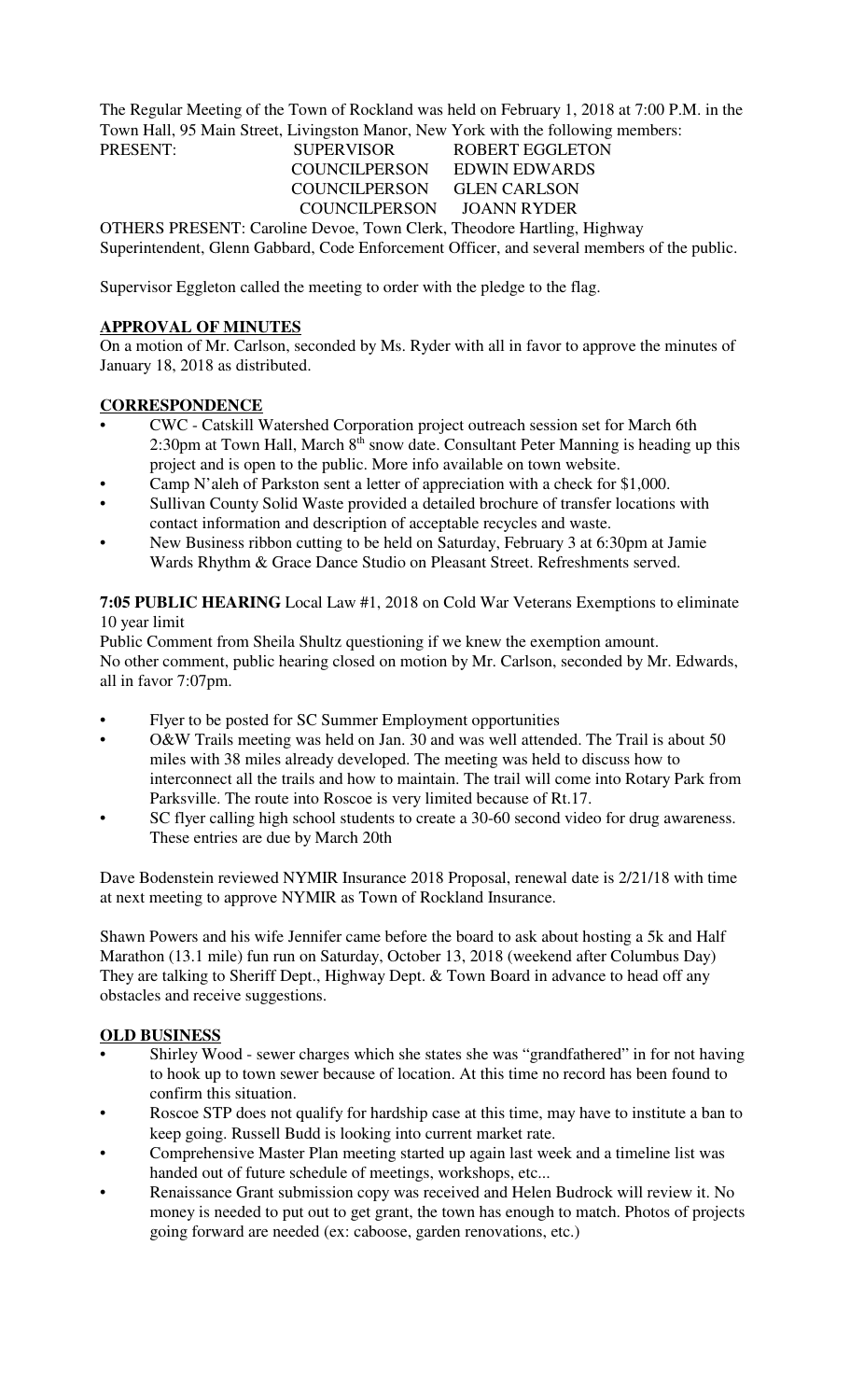## *REGULAR MEETING, TOWN OF ROCKLAND, FEBRUARY 1, 2018* cont' pg. 2 **NEW BUSINESS**

- New board member JR Devantier was considered at previous meeting. Several members of the public have since expressed interest in position. It was decided to nominate JR Devantier as discussed and to inform other interested people to attend meetings and look ahead to when elections for position become available. On a motion by Mr. Carlson, seconded by Mr. Edwards to appoint JR Devantier to vacant Town Board seat beginning next meeting. All were in favor.
- Request from Raimondo's in Roscoe to renew liquor license. On a motion by Mr. Carlson seconded by Mr. Edwards, all in favor to renew license.
- Local Law #1 Cold War Veterans Exemption description was read by Supv. Eggleton. On a motion by Mr. Carlson seconded by Mr. Edwards to accept Local Law #1.
	- On roll call: Mr. Carlson yes Mr. Edwards - yes Ms. Ryder - yes

Supv. Eggleton -yes

- Town Clerk Monthly report was presented
- Public Hearing to be set for Local Law  $#2$  chapter 124 Hotels & Motels establishing regulations from evolving into permanent place of occupancy (no longer than 30 days) A longer stay may be permitted if approved through Code Enforcement Officer. A public hearing time will be set for March at the next meeting as well as discussion and further review for getting more detail available to public.

# **DEPARTMENT HEADS**

**Ted Hartling**, Highway Superintendent - Supt. Hartling clarified the correct wording and information for the Resolution(s) from last meeting as follows:

**Resolution** to authorize Superintendent of Highways to purchase a New SD108 Freightliner cab and chassis on the Town of Thompson bid for the estimated cost of \$117,000.

**Resolution** to authorize the Superintendent of Highways to use a Town bid or purchase off of the NJPA contract all the plow, wing equipment and combination dump body and sander for use on a New Freightliner SD108 Cab and Chassis at an estimated cost of \$114,000.

**Resolution** to authorize Superintendent of Highways to purchase a Dodge 5500 with combination dump body sander and plow on the Onondaga County contract at an estimated cost of \$107,000.

Supt. Hartling will be attending Highway School in Ithaca which comes out of General Fund. **Glenn Gabbard**, Code Enforcement Officer -

Numerous court dates are set up, Camp up Grooville court date was changed to March Developers have been contacting office about some properties in the town

Feb.19-21 will be away at Association of Towns school for further training.

# **APPROVAL OF BILLS**

On a motion of Mr. Carlson, seconded by Ms. Ryder, the following resolution was ADOPTED - VOTE - AYES 4, NAYS 0 - RESOLVED - to approve the bills on the abstract #3 of 2018 in the following amounts:

| General         | $40 - 59$ | \$18,700.40 |
|-----------------|-----------|-------------|
| Highway         | $25 - 45$ | 55,591.59   |
| Liv.Manor Sewer | $14 - 21$ | 3,059.96    |
| Liv.Manor Water | $12 - 18$ | 3,524.57    |
| R R Water       | $15 - 22$ | 3,451.48    |
| Roscoe Sewer    | $15 - 23$ | 5,285.88    |
| RR Light        | $4 - 5$   | 244.99      |
|                 |           |             |

# **ADJOURNMENT**

On a motion of Mr.Carlson seconded by Ms. Ryder and carried, the meeting was adjourned at 8:30 P.M.

Respectfully submitted,

 Caroline F. Devoe Town Clerk